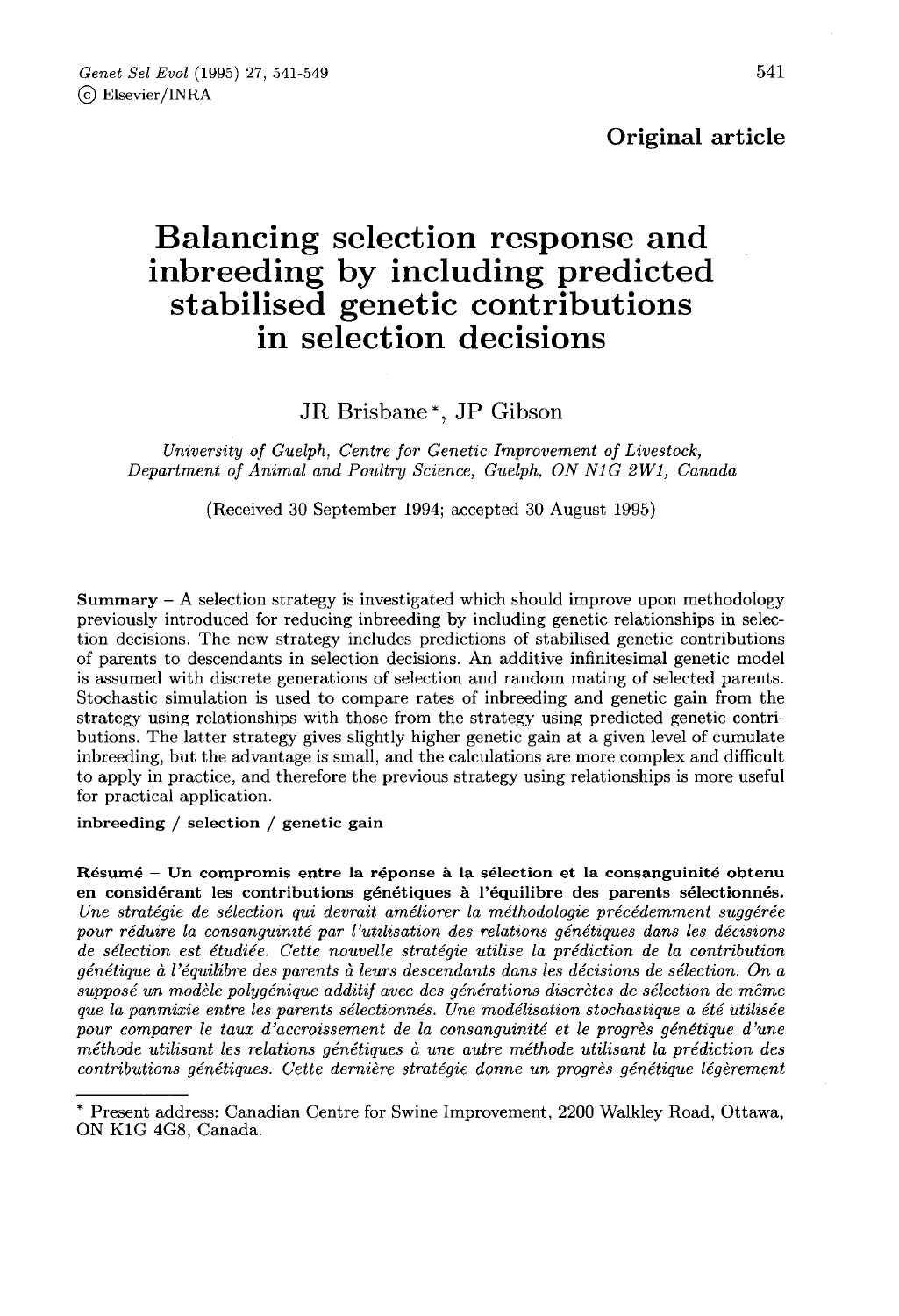supérieur pour un niveau donné de consanguinité. Cependant cet avantage est faible et les calculs sont plus complexes et plus difficiles à appliquer en pratique. Par conséquent, la stratégie utilisant les relations génétiques s'avère plus utile.

consanguinité / sélection / progrès génétique

### INTRODUCTION

In most breeding schemes a balance between genetic gain and inbreeding is sought. Increased genetic gain in the short term is usually associated with increased inbreeding which leads to decreased genetic gain in the long term, due to declines in fitness and genetic variance. Evaluation using the records of all relatives (eg, best linear unbiased prediction using an animal model), increased female reproductive rates (eg, use of multiple ovulation and embryo transfer or in vitro embryo production), and selection of animals at a younger age using pedigree rather than progeny information, lead to increased inbreeding. Various studies (eg, Toro and Perez-Enciso, 1990; Verrier et al, 1993; Grundy et al, 1994; Wray and Goddard, 1994) have investigated selection methods for reducing inbreeding while maintaining high rates of genetic gain. Brisbane and Gibson (1995) showed that a selection strategy (using adjusted estimated breeding value and denoted ADJEBV) that includes genetic relationships in selection decisions gives greater genetic gain at a given level of cumulated inbreeding than selection on a family index with reduced weight on sib information, selection on an index omitting some sib information, or selection on an index with a restriction on the number of full-sibs selected. The objective of this study is to investigate the extent to which the ADJEBV method can be improved by including a prediction of the stabilised genetic contributions of selected animals in the prediction of their effect on inbreeding.

# **THEORY**

The selection objective is assumed to be  $M = G_n - D \cdot F_n$ , where  $G_n$  and  $F_n$  are the genetic mean and mean inbreeding coefficient after  $n$  generations of selection, and  $D$  is the value of a unit of indirecting relative to a unit of genetic gain. If the genetic contribution of an ancestor is the proportion of genes originating from that ancestor, then with discrete generations, equal family sizes prior to selection, and Nm sires and Nf dams in each generation, each sire has a contribution of  $1/(2Nm)$ and each dam a contribution of  $1/(2N)$  to progeny prior to selection. Contributions of individual sires and dams to the gene pool in subsequent generations vary depending on the genetic merit of the sire or dam and on Mendelian sampling and environmental contributions to the estimated breeding values (EBV) of descendants, although the average contribution remains at  $1/(2Nm)$  across sires and  $1/(2Nf)$  across dams. The genetic contribution of an ancestor reaches a stable value after a sufficient number of descendant generations. Wray and Thompson (1990) derived analytically that under random mating, the asymptotic rate of inbreeding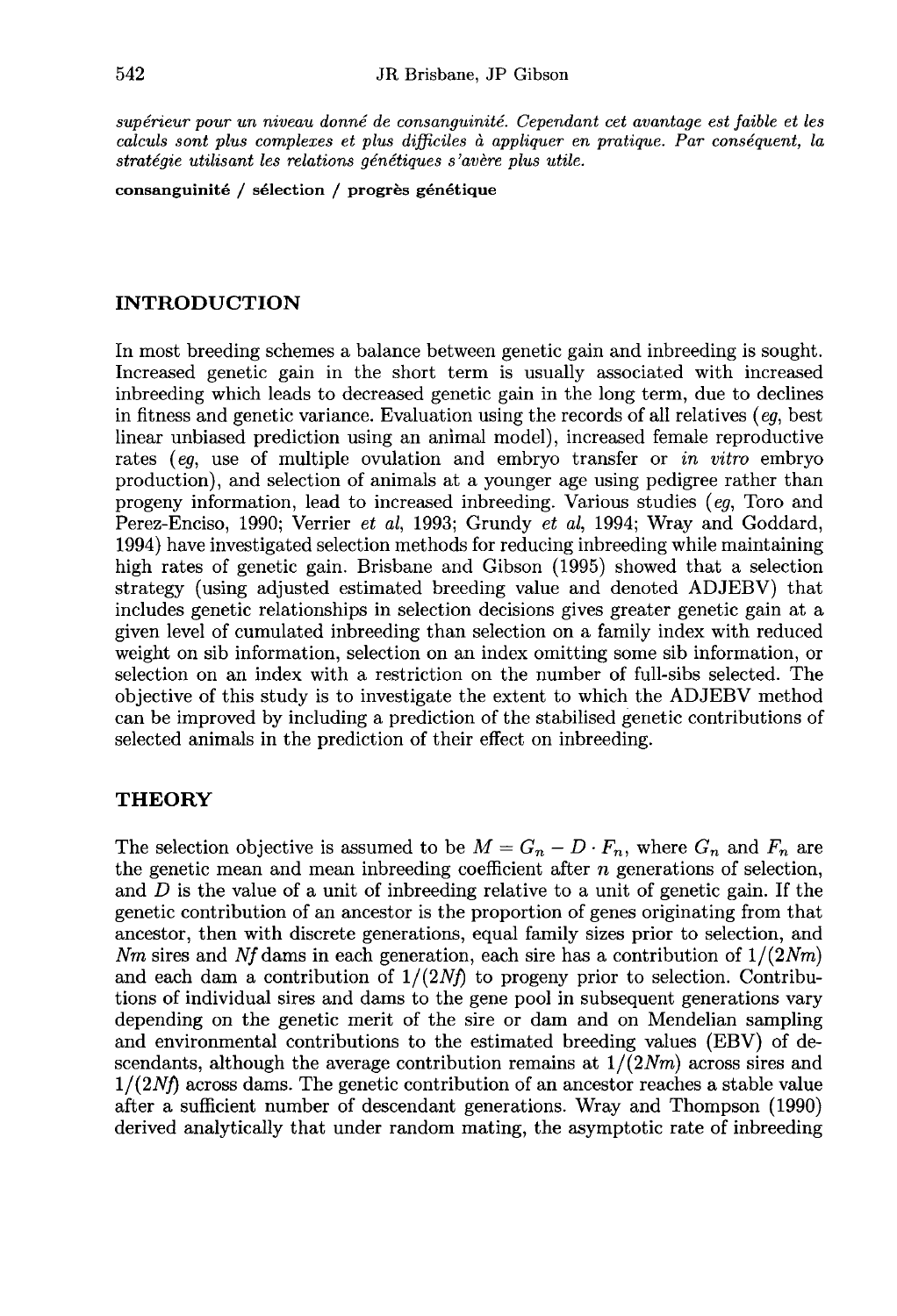is equal to one quarter of the sum of squares of stabilised genetic contributions of any generation of ancestors to descendants.

The mean relationship among animals of any generation is a weighted sum of squares of contributions from all ancestors to parents of that generation (Wray and Thompson, 1990; Brisbane and Gibson, 1995). If it is assumed that contributions of all ancestors to animals in generation  $t$  have reached their stabilised values, then the mean relationship,  $\bar{a}_n$ , among animals in generation n, where  $n > t$ , is equal to the mean relationship among animals in generation  $t$  plus the weighted sum of squares of contributions to parents of generation  $n$  from ancestors in generations between t and n. Under this assumption,  $\bar{a}_n$  is equal to  $\bar{a}_t$  plus a term independent of the selection decision in generation  $t$ , and in generation  $t$ it seems reasonable to use  $\bar{a}_t$  as a predictor of the effect of the selection decision of  $F_n$ . The assumption that contributions of ancestors to animals in generation t have reached their stabilised values is not true, but changes in the contributions of ancestors of generation  $t$  in subsequent generations will be influenced to a large degree by Mendelian sampling and environmental effects, which are random events. There is a positive linear regression of stabilised contribution on the breeding value of an ancestor (Wray and Thompson, 1990). Given a consistent selection strategy followed in each generation, this regression should enable some prediction of changes in contributions of ancestors of generation t in subsequent generations. The selection strategy proposed here is to use the sum of squares of predicted stabilised contributions of ancestors of generation  $t$  as a predictor of the effect of the selection decision of  $F_n$ .

Breeding values are not known, but are estimated, and an individual's EBV should be of some use in predicting its stabilised genetic contributions. The usefulness of the EBV will depend on its accuracy. When evaluation is based on an index of the records of collateral relatives, and no pedigree information is used, the covariance between stabilised genetic contribution,  $v_{\infty,i}$  and EBV for animal i, at a given true breeding value,  $\tilde{A}_i$ , is zero, since prediction errors are not inherited. In this situation, using conditional covariance, and neglecting the effect of selection on the variance of EBV and the genetic variance among parents, we have.

$$
cov(v_{\infty,i}, EBV_i|A_i) = cov(v_{\infty,i}, EBV_i) - \frac{cov(v_{\infty,i}, A_i) \cdot cov(EBV_i, A_i)}{\sigma_A^2}
$$
  
\n
$$
\Rightarrow 0 = cov(v_{\infty,i}, EBV_i) - r^2 \cdot cov(v_{\infty,i}, A_i)
$$
  
\n
$$
\Rightarrow cov(v_{\infty,i}, EBV_i) = r^2 \cdot cov(v_{\infty,i}, A_i)
$$
\n[1]

where r is the accuracy of evaluation and  $\sigma_A^2$  is the additive genetic variance. It follows that the regression, b, of stabilised genetic contribution on EBV is equal to the regression of stabilised genetic contribution on true breeding value, since

$$
b = \frac{\text{cov}(v_{\infty,i}, \text{EBV}_i)}{V(\text{EBV}_i)} = r^2 \cdot \frac{\text{cov}(v_{\infty,i}, A_i)}{r^2 \cdot \sigma_A^2} = b_{v,A}
$$
 [2]

where  $b_{v,A}$  is the regression of stabilised genetic contribution on true breeding value. If  $v_{\infty,i,*}$  is the predicted stabilised genetic contribution of animal i, based on the EBV, and  $v_{\infty,i,*}$  is the predicted stabilised genetic contribution of animal i, based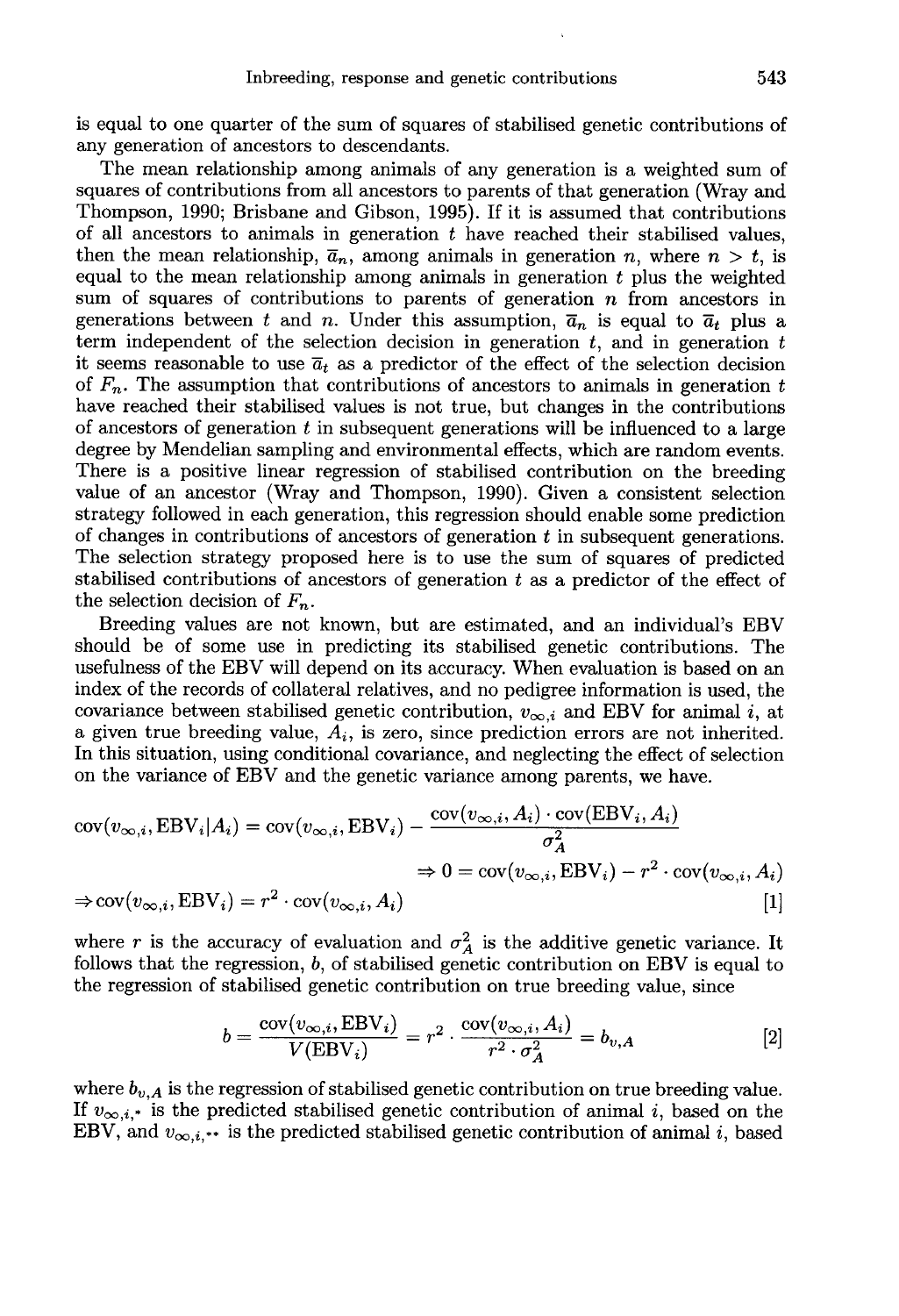on the true breeding value, then

$$
V(v_{\infty,i,*}) = b^2 V(\text{EBV}_i) = b_{v,A}^2 r^2 \sigma_A^2 = r^2 V(v_{\infty,i,*})
$$

Using the EBV, it is possible to account for a proportion  $r^2$  of the variance of stabilised genetic contributions which is associated with breeding value. In the case where genetic evaluation includes pedigree information, prediction errors are inherited to some extent, and  $cov(v_{\infty,i}, \overline{EBV_i}|A_i) > 0$ . Therefore  $cov(v_{\infty,i}, EBV_i) > r^2 cov(v_{\infty,i}A_i)$ . This means that  $b > b_{v,A}$  and  $V(v_{\infty,i,*}) > r^2 V(v_{\infty,i,*})$ . Using the I<br>of stabilised georges where gerees<br>inherited to so:<br> $r^2 \text{cov}(v_{\infty,i}A_i)$ .<br>The regress<br>the same for b the EBV, it is possible to account for a proportion  $r^2$  of the variance<br>eed genetic contributions which is associated with breeding value. In the<br>re genetic evaluation includes pedigree information, prediction errors ar  $V(v_{\infty,i,*}) = b^2 V(\text{EBV}_i) = b_{v,A}^2 r^2 \sigma_A^2 = r^2 V(v_{\infty,i,*})$ <br>Using the EBV, it is possible to account for a proportion  $r^2$  of t<br>of stabilised genetic contributions which is associated with breeding v<br>case where genetic evaluat

The regression of stabilised genetic contribution on ancestral breeding value is the same for both sexes of descendants, but is different for each sex of ancestors. If  $b_{xy}$  denotes the regression of stabilised contribution to descendants of sex y from ancestors of sex x on the breeding value of those ancestors, where  $x = m$  (males) and  $y = m$  or f, then  $b_{mx} = (Nf/Nm) \cdot b_{fy}$  (Wray and Thompson, 1990).  $b_{mx}$ will be referred to as  $b_m$  and  $b_{fy}$  as  $b_f$ . In the ADJEBV strategy of Brisbane and Gibson (1995), where contributions of all ancestors are assumed to have reached their stabilised values, v is a column vector with ele Gibson (1995), where contributions of all ancestors are assumed to have reached their stabilised values, v is a column vector with elements 1 to  $Nm$  equal to  $1/(2Nm)$  and elements  $Nm+1$  to  $Nm+Nf$  equal to  $1/(2Nf)$ . The population selection criterion to be maximised is '

$$
\frac{1}{2}\overline{\text{EBV}}_{s.} + \frac{1}{2}\overline{\text{EBV}}_{d.} - \frac{1}{2}k\mathbf{v}'\mathbf{A}\mathbf{v} = \frac{1}{2}\overline{\text{EBV}}_{s.} + \frac{1}{2}\overline{\text{EBV}}_{d.} - \frac{1}{2}k\Big[\frac{1}{4}\overline{a}_{s..} + \frac{1}{2}\overline{a}_{sd..} + \frac{1}{4}\overline{a}_{d..}\Big]
$$
[3]

where  $\bar{a}_s$ ,  $\bar{a}_d$  and  $\bar{a}_{sd}$  are the mean relationships among selected sires, among selected  $\frac{1}{2}$ EBV<sub>s.</sub> +  $\frac{1}{2}$ EBV<sub>d.</sub> -  $\frac{1}{2}$ KV AV =  $\frac{1}{2}$ EBV<sub>s</sub>. +  $\frac{1}{2}$ EBV<sub>d.</sub> -  $\frac{1}{2}$ <sup>R</sup><sub>L</sub> $\frac{1}{4}$ <sup>a</sup>s.. +  $\frac{1}{2}$ <sup>a</sup>d..  $\frac{1}{4}$ <sup>ad.</sup>.  $\frac{1}{2}$ <sup>19</sup><br>where  $\overline{a}_s$ ,  $\overline{a}_d$  and  $\overline{a}_{sd}$  are the of selected sires and dams, and  $k$  is an arbitrary constant. The selection strategy attempts to maximise this function in each generation. We now replace v with of selected sires and dams, and  $k$  is an arbitrary constant. I<br>attempts to maximise this function in each generation. We<br>a vector  $\mathbf{v}_{\infty,*}$ . Here, and later in this paper, the subscript \*<br>prediction based on the EBV. is used to denote a prediction based on the EBV. Element i of  $v_{\infty,*}$  is

$$
v_{\infty,i,*} = \frac{1}{2Nm} + b_m(\text{EBV}_i - \overline{\text{EBV}}_s), \qquad i = 1, 2, \dots, Nm,
$$
 [4]

and

$$
v_{\infty,i,*} = \frac{1}{2Nf} + b_f(\text{EBV}_i - \overline{\text{EBV}}_d), \qquad i = Nm+1, Nm+2,\dots, Nm + Nf \quad [5]
$$

where  $b_m$  and  $b_f$  are the regressions of stabilised genetic contribution on EBV for sires and dams. The population selection criterion to be maximised when selecting parents in generation  $t$  is now

$$
\frac{1}{2}\overline{EBV}_{t,s.} + \frac{1}{2}\overline{EBV}_{t,d.} - \frac{1}{2}k\mathbf{v}'_{\infty,*}\mathbf{A}_{\mathbf{tt}}\mathbf{v}_{\infty,*}
$$
 [6]

where  $A_{tt}$  is the relationship matrix among the selected parents and k is an arbitrary constant.  $\mathbf{v}'_{\infty,*} \mathbf{A}_{\text{tt}} \mathbf{v}_{\infty,*}$  differs from  $\mathbf{v}' \mathbf{A}_{\text{tt}} \mathbf{v}$  in that relationships involving parents of higher than average EBV, and therefore higher than average predicted stabilised genetic contribution, are given more weight. It can be shown that  ${\bf v}'_{\infty,*} {\bf A}_{tt} {\bf v}_{\infty,*}$  is a weighted sum of squares of predicted stabilised contributions of ancestors prior to generation t (Wray and Thompson, 1990; Brisbane, 1994).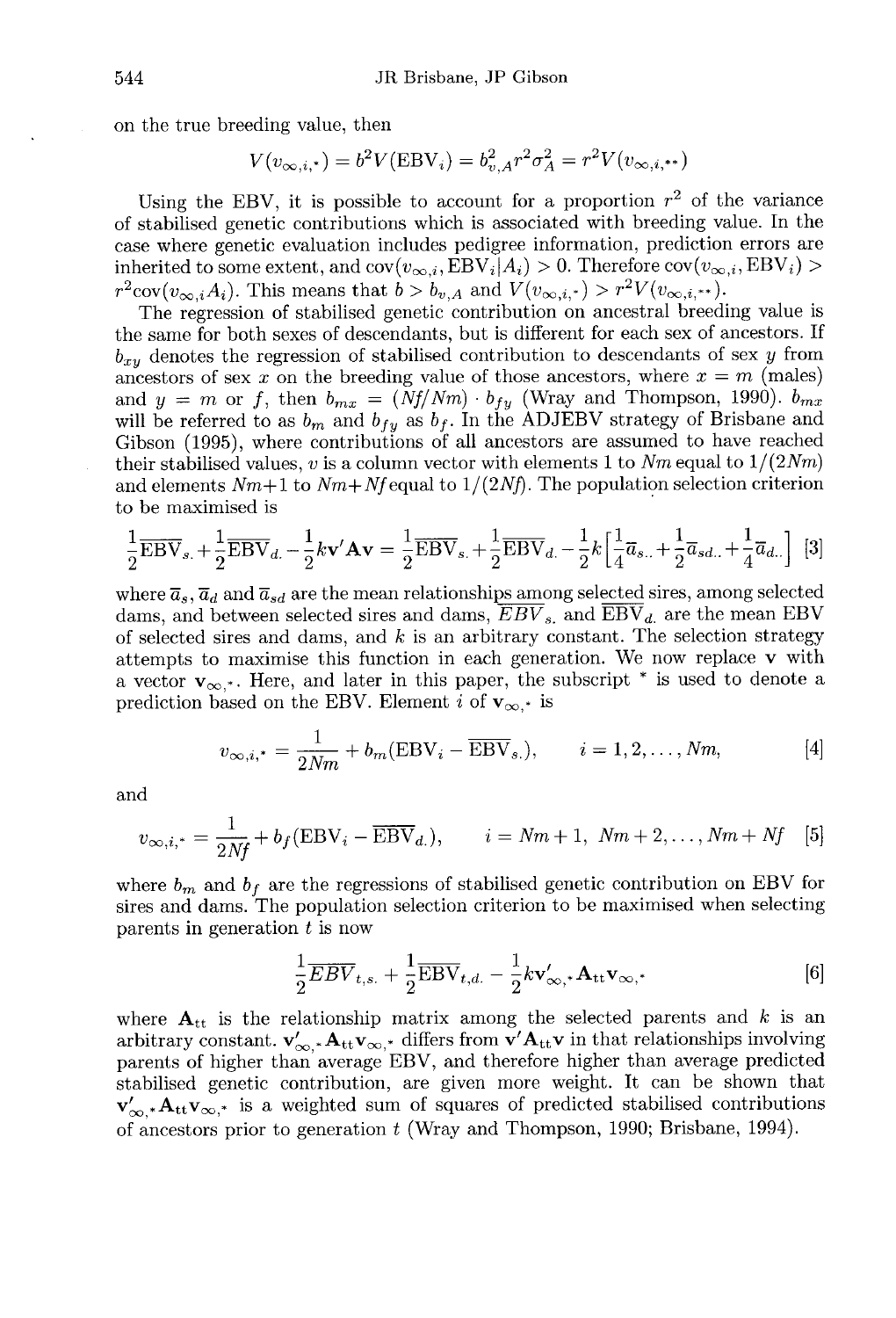#### METHODS

An additive infinitesimal genetic model, discrete generations of selection, and random mating in a hierarchical design are assumed. Stochastic simulation is used with methodology as given by Brisbane and Gibson (1995). The units of genetic merit are base population genetic standard deviations,  $\sigma_{A0} = 1$ , and in the properties  $M_{\text{min}}$  into  $M_{\text{min}}$  and  $\mu$  (0 methods of genetic merit are base population genetic standard deviations,  $\sigma_{A0} = 1$ , and in each generation there are Nm sires, Nf dams, and  $n_w/2$  progeny of each sex per dam. The selection method based on predicted stabilised genetic contributions is denoted ADJEBV(R). Both ADJEBV and ADJEBV(R) are simulated, and the balance of inbreeding and genetic gain achieved by each after 6 generations of selection is compared. Parameters of  $Nm = Nf = 5$ ,  $n_w = 12$ , and  $h^2 = 0.5$  are used. A small population size and simple structure are used to minimise the substantial computation involved in the simulation of  $ADJEBV(R)$ , but results may apply more broadly, since the behaviour of ADJEBV was consistent across a wide range of population sizes and parameters (Brisbane and Gibson, 1995).

#### ADJEBV

Following Brisbane and Gibson (1995), in each generation  $Nm$  sires and  $Nf$  dams are initially selected by truncation on EBV based on a family selection index of the individual record and the records of the 11 full sibs. The selected group is then modified as follows. Adjusted EBV are calculated for selected and unselected males as

$$
EBV_{s,i,adj} = \frac{1}{2} EBV_{s,i.} - k \left[ \frac{1}{8} \overline{a}_{s,i.} + \frac{1}{4} \overline{a}_{sd,i.} \right]
$$
 [7]

where  $\bar{a}_{s,i.}$  and  $\bar{a}_{sd,i.}$  are the mean relationships of male i with selected sires and with selected dams, and  $\text{EBV}_{s,i.}$  is the EBV of male i. Adjusted EBV are calculated analogously for females, and mean relationships are calculated in such a way that the relationship of the animal with itself carries the same weight for a selected animal as for an unselected animal. The unselected male with the highest adjusted EBV replaces the selected male with the lowest adjusted EBV. If the population selection criterion given by [3] is increased the switch is accepted and adjusted EBV for animals recalculated to account for the change in the selected group. Switching and updating of adjusted EBV continues, alternating between the sexes until the population selection criterion cannot be increased (see Brisbane and Gibson, 1995, for further details). Maximising the mean adjusted EBV of selected females and of selected males maximises the population selection criterion, but the process does not guarantee finding the selected group which gives this result.

#### ADJEBV(R)

In each generation  $Nm$  sires and  $Nf$  dams are selected initially by truncation on EBV based on a family selection index of the individual record and the records of the full sibs. The adjusted EBV of male  $i$  is calculated as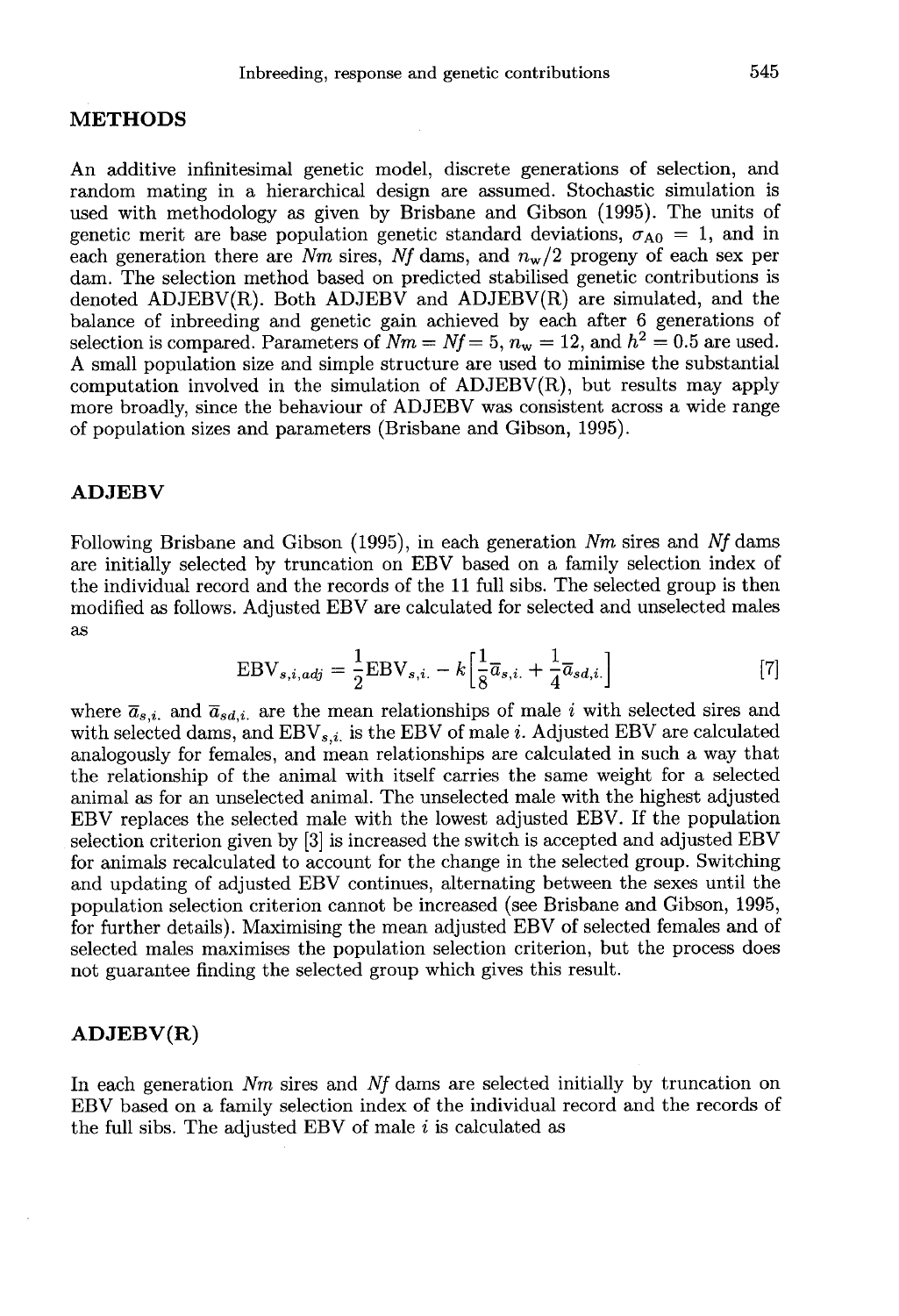$$
EBV_{s,i,adj} = \frac{1}{2} EBV_{s,i} - \frac{1}{2}k.Nm.w_{\infty,i,*} \cdot (q_2 \cdot q_1 \cdot \Big[\sum_{j=1,j\neq i}^{Nm} a_{s,ij}v_{\infty,j,*}\Big] + a_{s,ii}w_{\infty,i,*} + \sum_{j=1}^{Nf} a_{sd,i,j} \cdot v_{\infty,Nm+j,*})
$$
[8]

$$
i=1,2,\ldots \frac{Nf\cdot n_u}{2}
$$

where  $q_1 = Nm/(Nm-1)$  if male i is currently selected, or 1 if male i is currently unselected, and  $q_2 = (Nm-1)/Nm$ .  $q_1$  and  $q_2$  are multipliers which are required to obtain fair comparison of selected and unselected animals, accounting for the to obtain fair comparison of selected and unselected animals, accounting for the relationship of the animal with itself as for ADJEBV (Brisbane and Gibson, 1995).  $w_{\infty,i^*}$  is the predicted stabilised genetic contributi candidate, calculated from the deviation of its EBV from the mean of those of the selected sires using equation (4!. If the ith male selection candidate is currently selected then  $w_{\infty,i,*}$  will appear in the vector  $v_{\infty,*}$ .  $a_{s,ij}$  is the relationship between the *i*th male selection candidate and the *j*th currently selected sire, and  $a_{sd,ij}$  is the relationship between the ith male selection candidate and the jth currently selected dam. Adjusted EBV of females are obtained by analogy. The process of switching and updating of adjusted EBV then continues as described for ADJEBV, using the population selection criterion given by (6!.

Initially  $b_m$  and  $b_f$  are unknown, because they depend on the selection strategy of which they themselves are to be part. Initially, therefore 2 500 replicates are run with  $b_m = b_f = 0$ , equivalent to the ADJEBV method, since  $\mathbf{v}_{\infty,*} = \mathbf{v}$ .  $b<sub>m</sub>$  and  $b<sub>f</sub>$  are calculated retrospectively using the EBV of base sires and dams, and their genetic contributions to progeny in generation 7. In this example, the expected regression of asymptotic genetic contribution is the same in each sex, and so the average of  $b_m$  and  $b_f$ , b, is taken. The simulations are then repeated with 3 000 replicates using the average estimated value of b, and a new estimate of b is obtained from the resulting generation 7 regressions. This cycle is continued until the average value of b calculated is close to that used in the selection method. The process is repeated for various values of k in equation  $[8]$ , in order to determine the performance of the strategy in terms of the rate of genetic gain achieved at any level of inbreeding, compared to that of ADJEBV.

#### RESULTS AND DISCUSSION

Table I shows examples of the realised values of the regression of genetic contribution to generation 7 on EBV for base sires and dams in each cycle of simulation for various values of k. The regressions increase as k decreases, as expected since more emphasis is put on EBV during selection. The regressions move toward convergence after 3 or 4 cycles. After the second cycle of simulation, subsequent changes in the values of the regressions are much smaller than the standard errors. This means that it was not possible to improve convergence beyond the second cycle of this method. To avoid this problem, at a given value of  $k$ , the same seed was used to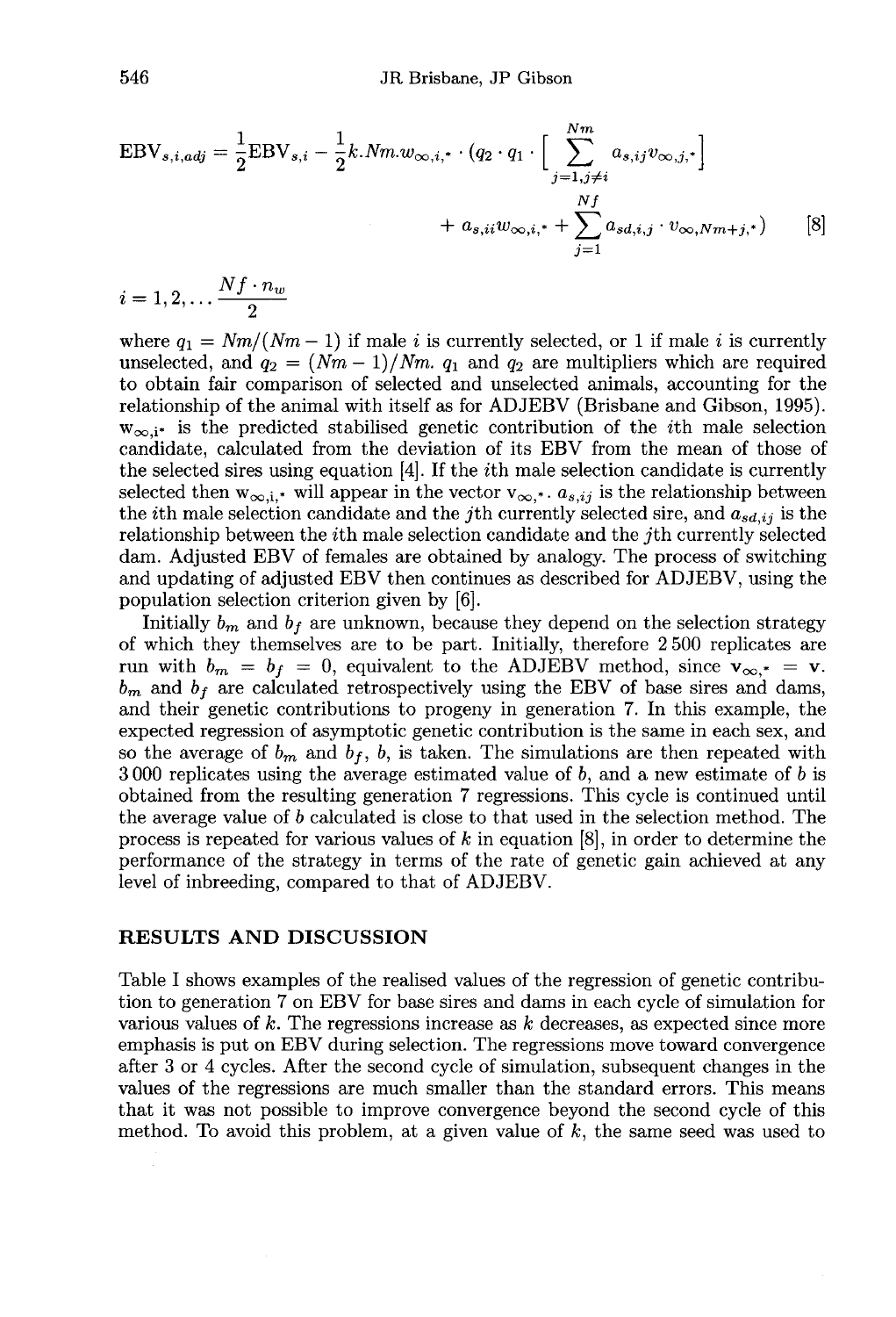initialise the random number generator for every cycle of the simulation. Thus each cycle began with the same replicated base populations, and the sequence of regressions converged to a value specific to those populations. The standard errors of the regressions reflect the sampling variance associated with each estimate across base populations. There was a correlation of around  $-0.24$  between realised values of  $\overline{b}_m$  and  $b_f$  across replicates, which contributed to a small reduction in the standard error of the mean regressions given in table I.

| Cycle            | Sire regression      | Dam regression      | Mean regression     |
|------------------|----------------------|---------------------|---------------------|
| $k=3$            |                      |                     |                     |
| 1                | $0.0563 \pm 0.0038$  | $0.0487 \pm 0.0040$ | $0.0525 \pm 0.0024$ |
| $\overline{2}$   | $0.0505 \pm 0.0033$  | $0.0471 \pm 0.0034$ | $0.0488 \pm 0.0021$ |
| 3                | $0.0511 \pm 0.0033$  | $0.0472 \pm 0.0033$ | $0.0492 \pm 0.0020$ |
| 4                | $0.0511 \pm 0.0033$  | $0.0470 \pm 0.0033$ | $0.0490 \pm 0.0020$ |
| 5                | $0.0512 \pm 0.0033$  | $0.0473 \pm 0.0033$ | $0.0492 \pm 0.0020$ |
| $k=7$            |                      |                     |                     |
| 1                | $0.0259 \pm 0.0023$  | $0.0164 \pm 0.0024$ | $0.0212 \pm 0.0014$ |
| $\overline{2}$   | $0.0177 \pm 0.0017$  | $0.0172 \pm 0.0017$ | $0.0174 \pm 0.0010$ |
| 3                | $0.0178 \pm 0.0017$  | $0.0159 \pm 0.0018$ | $0.0168 \pm 0.0011$ |
| 4                | $0.0178 \pm 0.0017$  | $0.0162 \pm 0.0018$ | $0.0170 \pm 0.0011$ |
| 5                | $0.0177 \pm 0.0017$  | $0.0164 \pm 0.0018$ | $0.0170 \pm 0.0011$ |
| $k=13$           |                      |                     |                     |
| 1                | $0.00114 \pm 0.0014$ | $0.0111 \pm 0.0014$ | $0.0112 \pm 0.0009$ |
| $\boldsymbol{2}$ | $0.0064 \pm 0.0010$  | $0.0056 \pm 0.0010$ | $0.0060 \pm 0.0006$ |
| 3                | $0.0087 \pm 0.0011$  | $0.0076 \pm 0.0011$ | $0.0082 \pm 0.0007$ |
| $\boldsymbol{4}$ | $0.0076 \pm 0.0010$  | $0.0068 \pm 0.0011$ | $0.0072 \pm 0.0006$ |
| 5                | $0.0074 \pm 0.0011$  | $0.0066 \pm 0.0011$ | $0.0070 \pm 0.0006$ |

|  |  | <b>Table I.</b> Realised regressions of genetic contribution on EBV (mean $\pm$ standard error, |  |  |  |
|--|--|-------------------------------------------------------------------------------------------------|--|--|--|
|  |  | based on 2 500 replicate simulations in cycle 1 and 3 000 in later cycles) <sup>a</sup> .       |  |  |  |

 $a_k$  is an arbitrary constant; see equation [8].

Figure 1 shows genetic gain plotted against cumulate inbreeding at generation 7 for ADJEBV and ADJEBV $(R)$ . The k values used are given with the figure, and for both lines, points at greater cumulate inbreeding values are always obtained using smaller values of k. ADJEBV(R) gives up to 0.03 units more genetic gain than ADJEBV at a given rate of inbreeding. This advantage is small, but statistically significant, since the standard errors of the mean gains are 0.012 to 0.013 with 3 000 replicates used. A large heritability (0.5) was used so that the EBV and the predicted genetic contributions would be more accurate, and the  $ADJEBV(R)$ strategy would be compared in a favourable situation. It was shown earlier that, neglecting some effects of selection on variances, a proportion  $r^2$  of the variance of genetic contributions associated with breeding value is associated with EBV.

When the heritability is lower, the variance of the predicted genetic contributions is lower, and ADJEBV(R) becomes more similar to ADJEBV. As heritability approaches for all dams, which are the values used by ADJEBV.contributions associated with breeding value is associated with EBV.<br>
e heritability is lower, the variance of the predicted genetic contributions<br>
and ADJEBV(R) becomes more similar to ADJEBV. As heritability<br>
zero, pred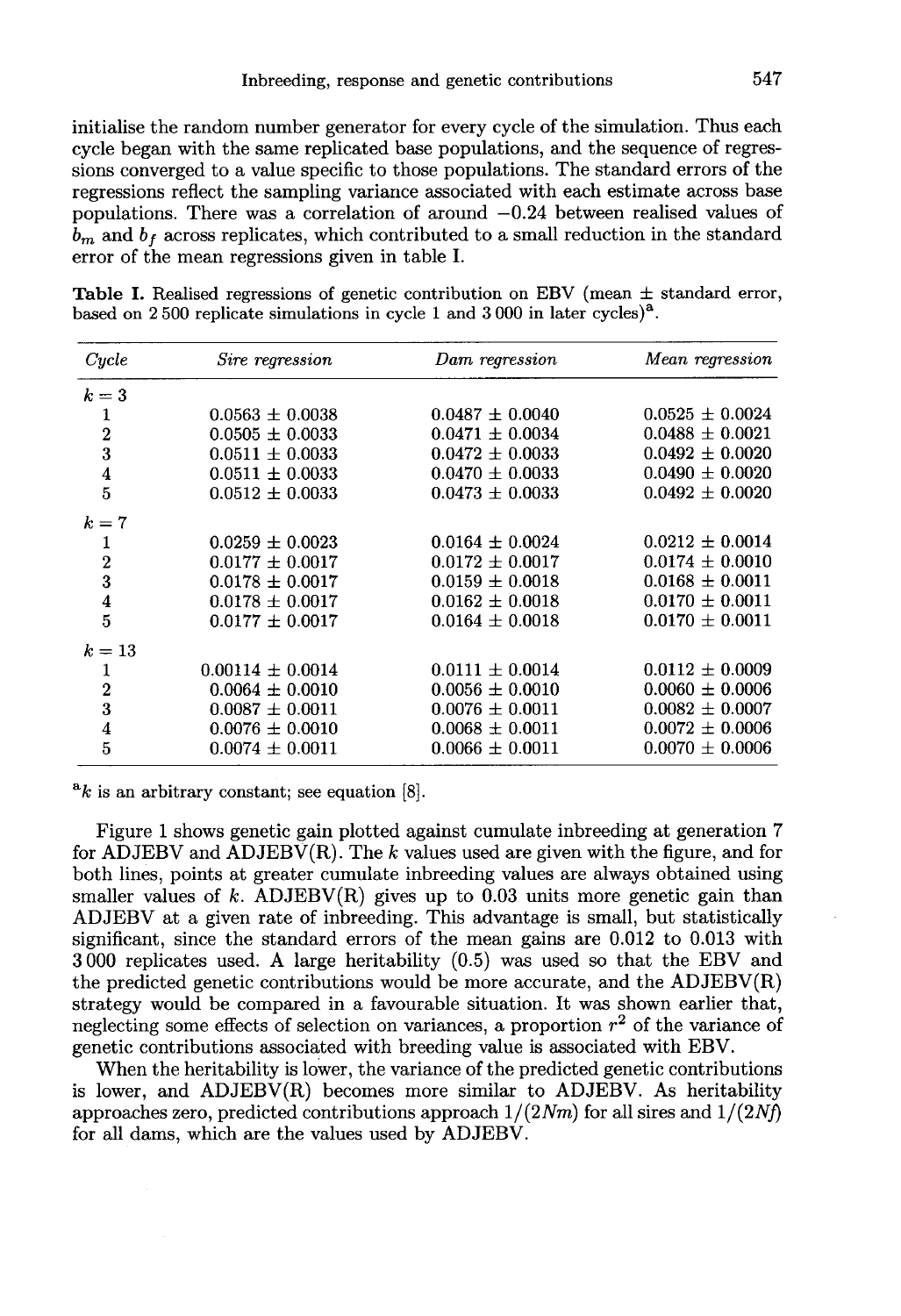

Fig 1. Genetic gain versus inbreeding for ADJEBV and ADJEBV(R) after 6 generations of selection.  $Nm = Nf = 5$ ,  $h^2 = 0.5$ , and 6 progeny of each sex per dam. Points are the average of 3 000 replicates and standard errors of the mean genetic gains range from 0.012 to 0.013. Points correspond to k values ranging from 3 to 13 for ADJEBV(R) in equation [8] and from 1 to 23 for ADJEBV in equation [7], in steps of 2 in each case.

These results clearly indicate that failure to include prediction of genetic contributions in method ADJEBV causes trivial loss of performance compared to ADJEBV(R), which is fortuitous given the difficulty in obtaining the appropriate regression. Only a single small population size using single-pair matings was investigated here, and the question of whether the result holds at larger population sizes and different selection intensities is an important one, which needs further study. The advantage of  $ADJEBV(R)$  over  $ADJEBV$  would be expected to increase with the amount of variation in genetic contributions which can be predicted using ADJEBV(R). Equation [1] used covariances prior to selection. Accounting for the effect of selection, the result in the final line of equation [1] is

$$
cov(v_{\infty,i}, \text{EBV}_i) = \left(\frac{1 - H}{1 - Hr^2}\right)r^2 \cdot cov(v_{\infty,i}, A_i)
$$

Genetic gain ( $\sigma_{\text{A0}}$ )